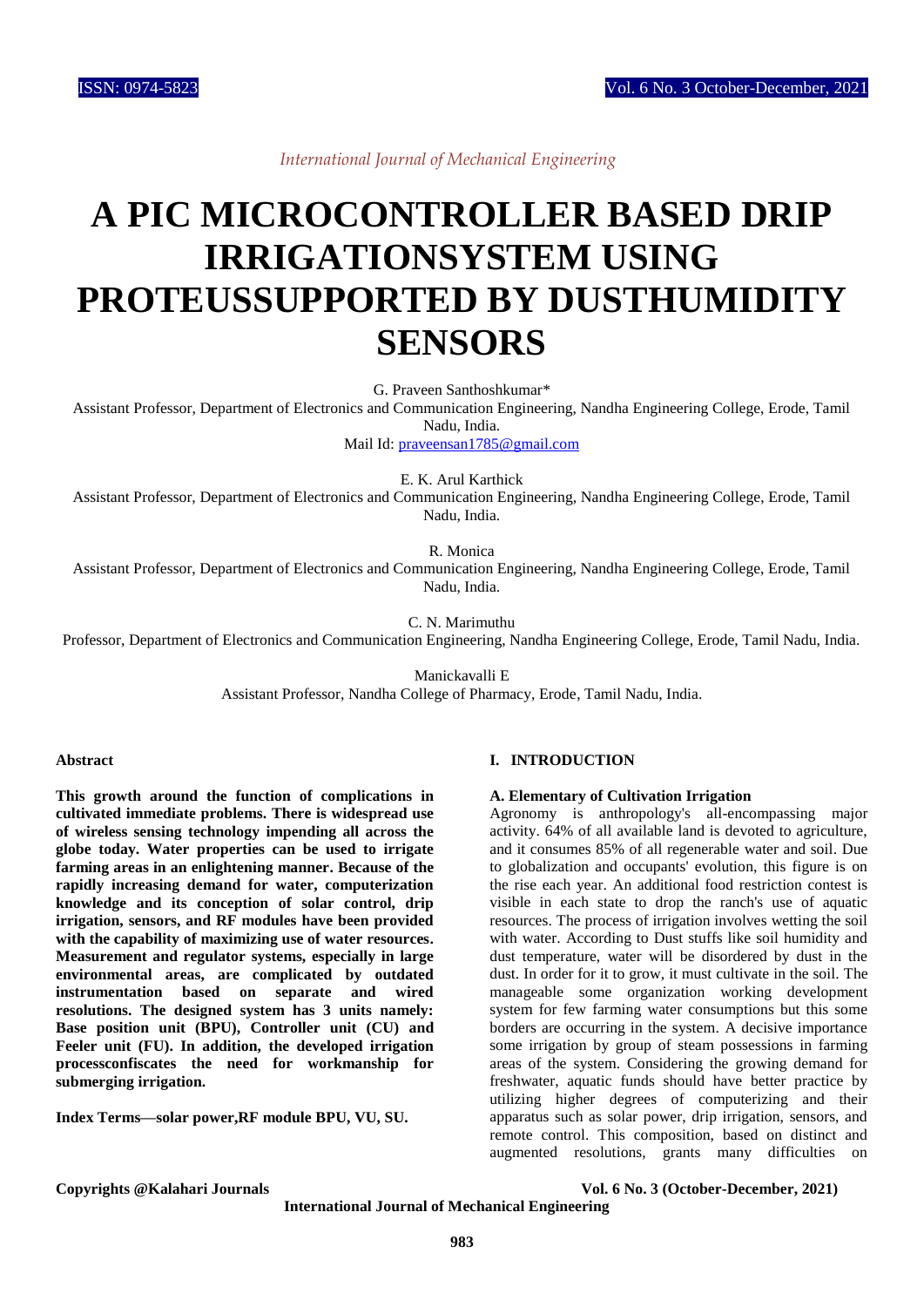measuring and controlling systems with large terrain areas in particular. Moreover, the established technique does away with the need for labor-intensive swamping irrigation.

### **B. Irrigation Interrelated Exertion**

An aquatic gratified of dust and irrigation resolution security wireless sensor network is proposed for low-priced wireless sensor networks. Solar power is used to determine the positions of controllers of irrigation regulators via wireless attainment using positioning techniques for data procurement. The intended organization has 3 units namely: Base Position Element (BPU), controller Element (CE) and feeler Element (FE). In addition to mitigating humidity anxieties that overgrowth and salinity create, the system provides a well-managed use of newly discovered aquatic resources.

#### **C. Computerized Irrigation Structure**

There are three different units which were designed: Base Position Element (BPU), controller Element (CE) and feeler Element (FE). In addition to RF segments as well as lowpower microcontrollers, all of these are included in each unit. A low power and low price requirement was implemented for the automated strategies, devices, and solenoid controllers in the system. The elements used in the tender were considered as a transferrable expedient. It agrees these parts should be must leisurely and measured.

#### **D.Wireless Component**

UFM-M11 is a model twisted by Expertise Inc. / promoted by Expertise Inc. The dust wetness device uses RF components. 234 MHz smallauthority wireless components and UGPA-234 Omni-direction projectionwasassociated. FSK variation is used with the module, and the maximum output power is 8 dBm. During reception mode it consumes 17 mA and while communicating it consumes 30 MA. Has a different statistics presentation to communicate with the other segments, based on the statements that were made with RF wireless components and MCUs. Interactions and receptions are part of each segment. For connection to occur, certain possessions must be fulfilled. These are suitable overall data in RS232-TTL level, 8 data bits and one stop bit. General data format. MCUs can send the exciting distance data set by radio frequency (RF) matching by a 60-byte data set sent by the spreader component. Also, the component tolerates ideal working incidence.

#### **II. EXISTING METHOD**

We propose to build an automatic irrigation system that turns the impelling motor on and off based on the soil moisture content detected by this development on "Instinctive Irrigation Structure on Detecting Dust Moisture Content. In agriculture, irrigation is a very important means of water supply. As long as these methods are retained, humans are less likely to be impacted while still wellirrigated. A humidity detection structure installed within the mechanized irrigation system collects input signals of variables of soil moisture using an Arduino board ATmega328 micro-controller.

# **III.PROPOSAL METHOD**

It is now widely recognized that irrigation can be accomplished in cultivated areas through stream possessions. Computerization expertise, so-called drop irrigation, sensors, and distant controls have contributed to the efficient use of freshwater incomes by providing optimum utilization of water incomes through extremely cumulative freshwater demand. Organizing measurement and control organizations in large areas over large terrestrial areas can be complicated by outdated arrangements based on distinct and reinforced solutions.

It describes a wireless feeler system that provides accurate readings of dust water content in real time and low-cost wireless irrigation resolution. Solar powered wireless attainment position devices are used to gain data for irrigation valve control resolution through solar powered wireless attainment. The designed system has 3 units namely: Base Position Element (BPU), controller Element (CE) and feeler Element (FE). The industrialization of irrigation technique makes it unnecessary for submersible irrigation to require workmanship. A submersible irrigation system using industrialized technology does not require any hand work.



Fig.1 Architecture of Proposal Method

# **A. Transmitter Circuit**

The transmitter circuit in this suggestiontechnique is the keytrip that the main neutral of the organization is used to intelligence and controller the temperature, moistness, moisture of the plant and open the water for irrigation. The transmissioncoursecontain of solar panel for the power supply and it cover RF transmitter that transmit the identifiedindication to the receiver conclusion.



Fig.2 Transmitter Circuit

#### **Copyrights @Kalahari Journals Vol. 6 No. 3 (October-December, 2021)**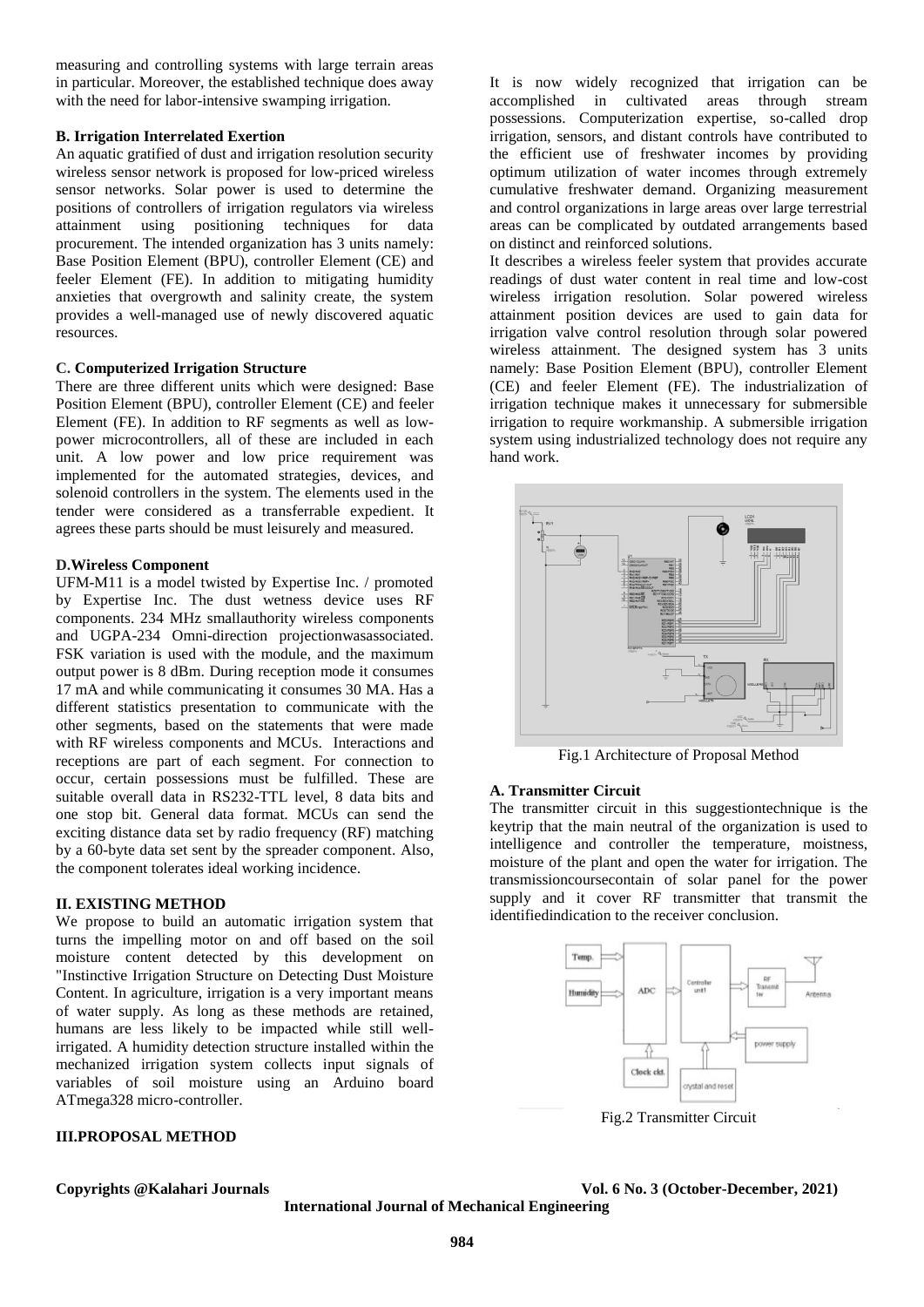#### **B. Receiver Circuit**

The receiver circuit is used to screen the spreaderexpedientprocesses. The receiver tripobtains the observedstatistics to the movable through using RF receiver submission. The receiver circuit that uninterruptedlysupervised the device and controller the statisticsregularly on the transportable.

> LCD display controlly vor supply

Fig.3Receiver Circuit

#### **IV. SYSTEM DESIGN**

Movement in the deliberate organization is divided into two methods, top-down and bottom-up. The structure of the proposed system is divided into five levels.

For the proposed system, there are five design sequences.

- obligation Level
- structural design level
- module level
- defense level
- function level

#### **A. obligation Level**

First of all, the planned involuntary irrigation structure is divided into two types and they are as follows:

1. Practical requirement

A detection device senses dust moisture, temperature, and dampness. Functional requirements include procedure details, data management and processing, sensing, and indicating.

2. Non- practical requirement

A similar restriction is found in its functional condition. The proposed system consists of monitoring and supervising the level of dust in the water, temperature, and humidity.

### **B. structural design Level**

This program includes quantified hardware expedient partitioning, presentation and troubleshooting. Node 1 called as detection node and Node 2 called as receiver node. The headset node production an important role in an automatic irrigation system. A lecture of the journey's end is set on the receiver node in Node 1. The sensor on node 1 sensed the information and transmitted it to the ADC. Analog data is converted to digital by an ADC, then sent to a UART for serial communication. An ADC is built into the PIC Microcontroller 16F877a. It uses RF to transmit data wirelessly. RF transmits data from Node 1 to the receiver

node. This Receiver node sends the data to PIC 16F877a microcontroller and information display on the LCD of receiver node.

#### **C. Module Level**

Keeping track of occupations is an essential part of planning and completing the system. This level is the most crucial in the process of determining the system's design. During its design, hardware components and software components are brought together.

1. Hardware component

Hardware component may be a corporeal expedient that's a neighborhood of the system which attaches the opposite constituent, provide input and output to and from the appliance. The proposed system hardware components are solar array, Temperature sensor, humidity sensor, soil moisture sensor, RF, PIC Microcontroller 16F877A, Fan, Motor pump, Buzzer, Relay.

2. Software component

Proteus, Keil, and hardware are all interconnected by it. During a structure already inbuilt software application in control by software component.

#### **D. Defense level**

Organization of a corporation through involving all its machineries and building a suitable structure. Additionally, it includes trouble shooting tasks to ensure that the organization runs efficiently. A problematic stage occurs as we have to figure out why the system isn't functioning properly. In the organization planned, there is an instrument that conveys information to the microcontroller. The temperature device, dust humidity sensor, and moisture sensor all have three channels, respectively. Sensory information is converted into digital form by the ADC, and the digitized information is transmitted to the LCD to display it. Data should be transmitting to RF.

Through RF, data is transmitted to the node in the lead. Node1 assembles multiple sets of inputs from which values can be selected. The four sets are available depending on the type of harvest. Changes are made by connecting Port E to the resister. Relays are used for the timer, the fan, and the drive motor. Besides being connected to Pins RA0, RA1, RA2, BC547 controls more power generated by a coil of the relay and amplifies the signal of the PIC 16F877a microcontroller. The master node information to communicate the parameter displays from LCD.

#### **E. Function Level**

Rechargeable boards will be used to measure temperatures, voltage, and lightning to improve security at the tower.

### **V. PROJECT DESCRIPTION**

#### **A. Microcontroller (PIC 16F877A)**

PIC, or Programmable Integrated Circuit, is a family of Harvard architecture microcontrollers invented by Microchip Expertise based on the PIC1650 formerly developed by all Devices' Microelectronics Division. The name PIC originally referred to the peripheral edge controller. Due to their low cost, wide availability, massive user base, free or low-cost development tools, and ability to

**Copyrights @Kalahari Journals Vol. 6 No. 3 (October-December, 2021)**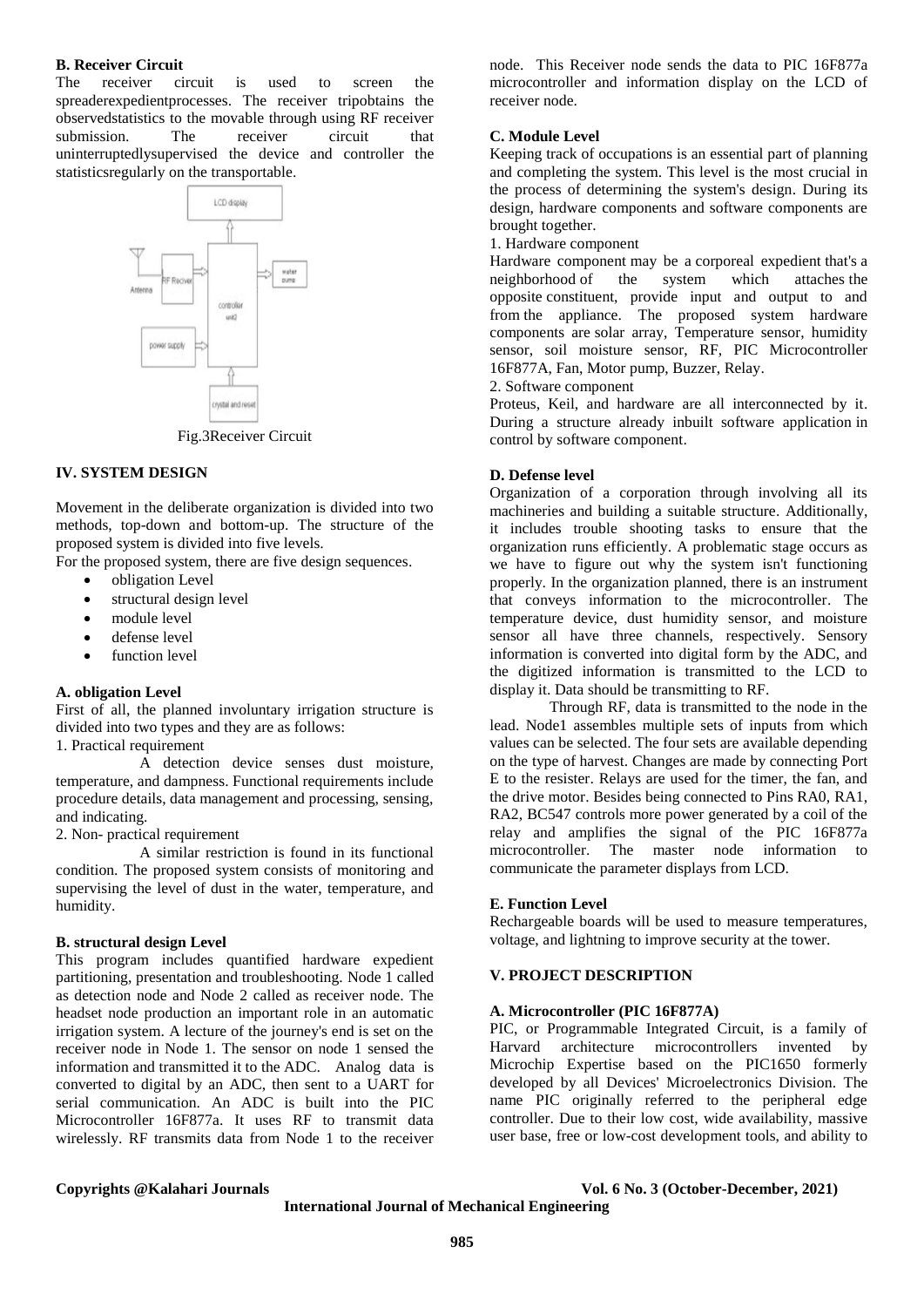re-program with flash memory, PICs are popular with both manufacturers and amateurs alike.

### **B. Eminent staging concentrated training position central processing unit**

This chip has only 35 single expression orders. Program branches are the only ones that use two-cycles, as they have only one sequence direction each. In DC, the clock input is 200 ns and the PIC runs at 10 MHz. The PIC has 8K x 14 words of flashy Sequencer Reminiscence of statistics reminiscence.

# **C. Exterior Features**

•Control 0: 8-bit control with 8-bit prescaler.

•Control 1: 16-bit control with prescaler.

•Control 2: 8-bit control with 8-bit period register, prescaler. • This device is equipped with a Capture, Compare, PWM (CCP) module. With an extreme resolution of 12.5 ns, it is a 16-bit capture. Pulse Width Inflection has a maximum determination of 10-bits, while comparison has a 16-bit determination and a 200ns exciting determination.

•8 control analog-to-digital converter with 10 bit each of the parameter.

• Featuring a synchronous sequential port (SSP) with SPI (Master/Slave) and I2C, along with USART with 9-bit detection.

# **D. Cmos Technology**

A PIC processor is equipped with CMOS FLASH technology with a low power and high speed. It is extremely energy-efficient and is suitable for industrial and commercial applications. It is extremely energy-efficient and is suitable for industrial and commercial applications.

# **E. High temperature Sensor**

Temperature sensors LM35 are precision integrated circuits that produce a linearly proportional voltage in relation to the Celsius (Centigrade) temperature. In contrast with rectilinear temperature sensors adjusted in Kelvin, the LM35 can thus save the operator time and resources by allowing for Centigrade scaling without requiring continuous energy withdrawal from its operations. For typical accuracy of Celsius room temperature. The range of temperatures from 55 to  $+150$  °C, the LM35 doesn't require any exterior finish or decorating. By adding extras and calibrating each wafer, low costs are guaranteed. Due to the LM35's low output resistance, rectilinear output, and use of essential standards, it is particularly straightforward to interface it to readouts and controllers. This product can be operated with either a single power supply or a plus and minus supply. It has almost zero self-heating due to the low current draw, less than 0.1 C in still air. A temperature range of  $*55 - 150$  °C is specified for the LM35, while the LM35C is specified for a range of  $*40 - 110$  °C ( $*10$  with improved accuracy). There is also a plastic TO-92 package available for the LM35 series, while LM45C, LM44CA, and LM35D are available in hermetic TO-46 packages. There is also a plastic TO-220 package available for the LM35D, which comes in an 8-lead small outline surface mount package.

# **F. Humidity Sensor**

Water is present in the air as moisture. Water in the air has impacted industrial development and social comfort to a great extent. In addition, water vapor influences a variety of bodily, chemical, and biological processes.

In manufacturing, moisture content is a critical consideration because it can determine how much a product costs as well as whether or not it is healthy or safe for the peoples. It is therefore vital to detect humidity, especially in controlling industrial processes and comforting humans. For many industrial & domestic applications, controlling or monitoring humidity is crucial. It is important to measure and observe moisture levels when water is processed in the semiconductor industry. Moisture regulators are used in medical equipment's, sterilizers, incubators, therapeutic products, and curative dispensaries. As well as chemical gas purification, dryers, ovens, shriveling films, paper and textile production, as well as food processing, moisture control is necessary. Agriculture uses the measurement of dampness for farm protection (dew anticipation), dust moisture intensive care, etc. It is mandatory for buildings to control moisture for the citizens' wellbeing, microwave ovens to control cooking moisture, etc.

# **G. Moisture Sensor**

The dryness of dust is measured by dust wetness instruments. Due to the hydrometric techniques of determining free dust moisture, a sample must be removed, ventilated, and allowed to hydrate, so dust moisture sensors measure the volumetric water directly by some other property of the soil, such as electrical contact, insulator constant, or neutron interaction, to substitute moisture content. The relation between the measured property and soil moisture must be standardized and may vary contingent on conservational factors such as soil type, temperature, or electric conductivity. Reproduced microwave radiation is exaggerated by the soil moisture and is used for remote perception in hydrology and cultivation. Moveable probe instruments can be used by farmers orgardeners. Dust moisture sensors typically refer to sensors that approximation volumetric water content. Another class of sensors quantity another possessions of moisture in muds called water potential; these sensors are usually referred to as soil water potential sensors and include densitometers.

# **VII. SYSTEM ANALYSIS**

#### **PROTEUS MODELS AND RESULTS** A.Proteus Module

The stimulation software used in the proposed system is Proteus Design groups. It is mainly used for electronic design computerization that Proteus Design Collection offers. Software for creating representations and automated patterns for printed circuit boards in the industry is mainly used by electronic design technologists and specialists.

# B.Representation Capture

In Proteus Design Suite, schematic capture is used to recreate projects as well as plan the layout of PCBs. The basic component of all production methods, it is consisted of all forms of production.

**Copyrights @Kalahari Journals Vol. 6 No. 3 (October-December, 2021) International Journal of Mechanical Engineering**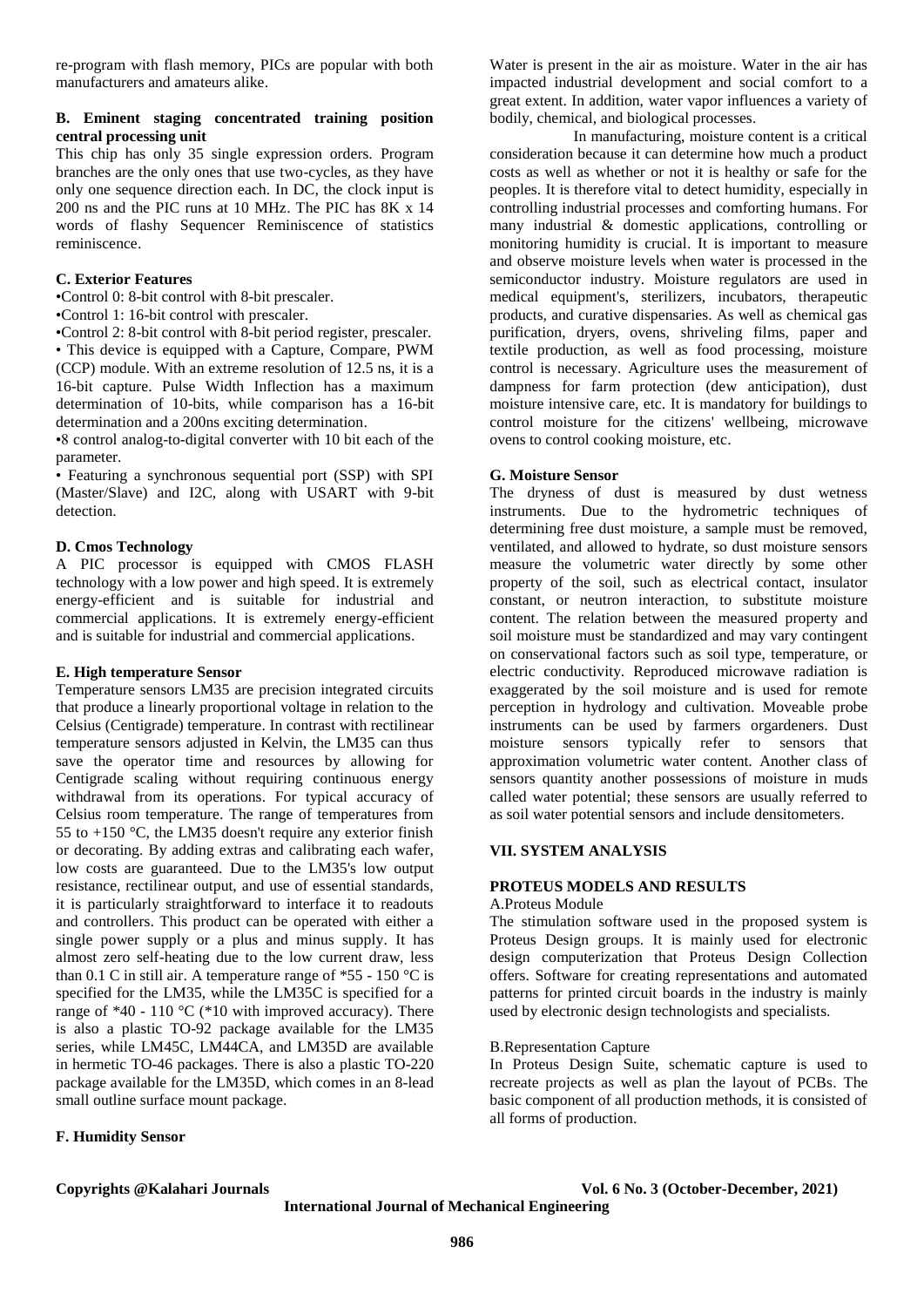#### C. Prototype Microcontroller Recreation

With Proteus' microcontroller simulation, either a curse file or the correct file is spread over the part of the graphic that shows the microcontroller. In addition to that, any analog or digital electronics that are connected to it are also simulated. This makes it possible to prototype a wide variety of projects in areas such as motor control, temperature control and user interface design. It can also be used as a teaching or training tool since no hardware requirements are needed.



Fig.5 Microcontroller simulation output

### **VIII. RESULTS&CONCLUSION**

#### **A. Simulation Output**

The heat, humidity, and dust moisture experienced by worth harvest are normal when irrigation is not in place. During irrigation, a threshold value for crop heat, humidity and dust moisture was reached.

The master node displays a signal on the LCD and the mobile phone when the moisture rate crosses the beginning rate of the crop.

If the Temperature rate crosses the threshold rate for harvesting, then the enthusiast will turn ON and display the result on the master node LCD and mobile.

When the Dust moisture rate reaches the threshold rate for the crop, then the drive gets on and the LCD and mobile display get exhibited. In view of the above result, we tentatively conclude that it operates as expected without the need for any main power, and it also measures soil content, takes precise readings of the current situation, and is capable of utilizing the available power in the best way possible.



Fig.7 Simulation Output

Sensor statistics are viewed on the LCD display of the controlling node and can be manipulated by the grower while at home. A microcontroller is used to set the pH,

temperature, humidity, moisture and other criteria required for particular harvests. The agriculturalist can specify which harvest type they wish to use. Sensor set for real-time sensor information on dust moisture, temperature, and humidity. Comparisons with the threshold standards are made using these standards. As soon as a threshold value is reached, the pump, fan, or signal according to the rate will be activated. After the grower has selected harvest type rice in the node that controls rice, authentic standards of moisture, temperature and dampness for rice will be presented for comparison. The data will then be moved through Mortal and compared without the grower intervening.

# **B. Conclusion**

Water resources for cultivating conception are enhanced with the involuntary irrigation system executed because it is reasonable and cost-effective. In places where there is a lack of water, this irrigation system helps cultivate sustainability through agriculture. Water use for fresh biomass creation can be reduced by using a programmed irrigation system, according to the research. For farmers who grow biological crops and other agricultural harvests that are inaccessible organically, solar power can make a substantial difference compared to the conventional electric power source, which is limited. Water is conserved at its lowest level with an irrigation system that is variable and can be tuned to the changing needs of a particular crop. Computerized irrigation systems allow for expansion to better fit conservatories and open fields because they are modularly constructed. The economic savings in water use are not the only reason to use this type of irrigation systems, since the conservation of this naturally occurring resource is another reason.

### **References**

[1] Soledad Escolar Díaz, JesúsCarretero Pérez, Alejandro CalderónMateos, Maria-Cristina Marinescu, BorjaBergua Guerra, "A novel methodology for the monitoring of the agricultural production process based on wireless sensor networks," Computers and Electronics in Agriculture , no.76, pp. 252–265,2011.

[2] Aqeel-ur-Rehman, Abu Zafar Abbasi, Noman Islam, Zuba Ahmed Shaikh, "A review of wireless sensors and networks' applications in agriculture ",Computer Standards  $&$  Interfaces, pp.xxx– xxx, 2011.

[3] W. Su, Y. Sankarasubramaniam, E. Cayirci, I.F, Akyildiz, " Wireless sensor networks: a survey," Computer Networks , no.38, pp- 393-422, 2002.

[4] R. Challooa, A. Oladeindea, N. Yilmazera, S. Ozcelikb, L.Challoo, "An Overview and Assessment of Wireless Technologies and Coexistence of ZigBee, Bluetooth and Wi-Fi Devices," Procedia Computer Science, no.12, pp.386 – 391,2012.

[5] Francesca Cuomo , Anna Abbagnale, EmanueleCipollone, "Cross-layer network formation for energy-efficient IEEE 802.15.4/ZigBee Wireless Sensor Networks", Ad Hoc Networks, no. 11, pp.672–686, 2013.

[7] Cost Irrigation System Using ZigBee Technology." International Conference on Networks Security W. A. Jury and H. J. Vaux, "The emerging global water crisis:

#### **Copyrights @Kalahari Journals Vol. 6 No. 3 (October-December, 2021)**